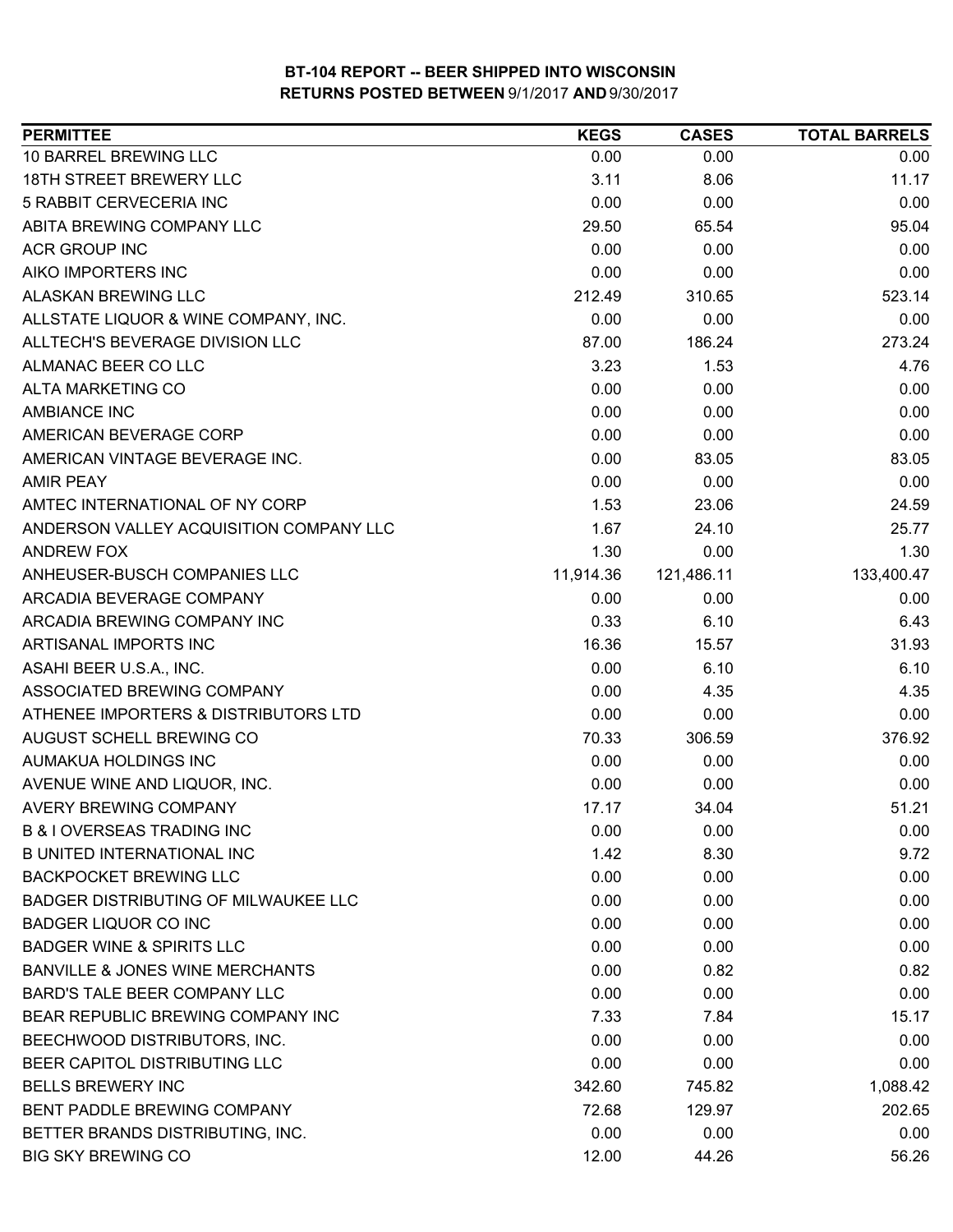| 0.00<br>0.00<br>0.00<br>0.00<br>237.10<br>237.10<br>0.50<br>2.04<br>2.54<br>12.00<br>60.00<br>72.00<br>0.00<br>0.00<br>0.00<br>0.00<br>0.00<br>0.00<br>5,100.21<br>643.00<br>4,457.21<br>36.00<br>36.00<br>72.00<br>0.00<br>0.00<br>0.00<br>0.00<br>0.00<br>0.00<br>0.00<br>0.00<br>0.00<br>0.00<br>0.00<br>0.00<br>0.00<br>0.00<br>0.00<br>32.01<br>90.28<br>122.29<br>0.00<br>187.50<br>187.50<br>0.00<br>7.74<br>7.74<br>0.00<br>0.00<br>0.00<br>188.25<br>1,517.19<br>1,328.94<br>0.00<br>0.00<br>0.00<br>0.00<br>0.00<br>0.00<br>0.00<br>11.70<br>11.70<br>0.00<br>0.00<br>0.00<br>0.00<br>0.00<br>0.00<br>0.00<br>0.00<br>0.00<br>276.11<br>51.01<br>225.10<br>0.00<br>0.00<br>0.00<br>0.00<br>0.00<br>0.00<br>74.75<br>109.32<br>184.07<br>0.00<br>49.26<br>49.26<br>0.00<br>0.00<br>0.00<br>0.00<br>0.00<br>0.00<br>0.00<br>0.00<br>0.00<br>35.31<br>0.00<br>35.31<br>0.00<br>0.00<br>0.00<br>0.00<br>0.00<br>0.00<br>4.00<br>47.55<br>43.55<br>0.00<br>15,126.03<br>15,126.03<br>0.00<br>0.00<br>0.00<br>20.13<br>16.49<br>36.62<br>0.00<br>0.00<br>0.00<br>0.00<br>0.00<br>0.00 | <b>PERMITTEE</b>                        | <b>KEGS</b> | <b>CASES</b> | <b>TOTAL BARRELS</b> |
|-------------------------------------------------------------------------------------------------------------------------------------------------------------------------------------------------------------------------------------------------------------------------------------------------------------------------------------------------------------------------------------------------------------------------------------------------------------------------------------------------------------------------------------------------------------------------------------------------------------------------------------------------------------------------------------------------------------------------------------------------------------------------------------------------------------------------------------------------------------------------------------------------------------------------------------------------------------------------------------------------------------------------------------------------------------------------------------------|-----------------------------------------|-------------|--------------|----------------------|
|                                                                                                                                                                                                                                                                                                                                                                                                                                                                                                                                                                                                                                                                                                                                                                                                                                                                                                                                                                                                                                                                                           | BILL'S DISTRIBUTING, LTD.               |             |              |                      |
|                                                                                                                                                                                                                                                                                                                                                                                                                                                                                                                                                                                                                                                                                                                                                                                                                                                                                                                                                                                                                                                                                           | <b>BINDING BRAUEREI USA INC</b>         |             |              |                      |
|                                                                                                                                                                                                                                                                                                                                                                                                                                                                                                                                                                                                                                                                                                                                                                                                                                                                                                                                                                                                                                                                                           | <b>BLACK LIST BEER LLC</b>              |             |              |                      |
|                                                                                                                                                                                                                                                                                                                                                                                                                                                                                                                                                                                                                                                                                                                                                                                                                                                                                                                                                                                                                                                                                           | <b>BLACKROCKS BREWERY LLC</b>           |             |              |                      |
|                                                                                                                                                                                                                                                                                                                                                                                                                                                                                                                                                                                                                                                                                                                                                                                                                                                                                                                                                                                                                                                                                           | BLUE POINT BREWING COMPANY INC          |             |              |                      |
|                                                                                                                                                                                                                                                                                                                                                                                                                                                                                                                                                                                                                                                                                                                                                                                                                                                                                                                                                                                                                                                                                           | <b>BLUME BRAUHAUS LLC</b>               |             |              |                      |
|                                                                                                                                                                                                                                                                                                                                                                                                                                                                                                                                                                                                                                                                                                                                                                                                                                                                                                                                                                                                                                                                                           | <b>BOSTON BEER CORPORATION</b>          |             |              |                      |
|                                                                                                                                                                                                                                                                                                                                                                                                                                                                                                                                                                                                                                                                                                                                                                                                                                                                                                                                                                                                                                                                                           | <b>BOULDER BEER INC</b>                 |             |              |                      |
|                                                                                                                                                                                                                                                                                                                                                                                                                                                                                                                                                                                                                                                                                                                                                                                                                                                                                                                                                                                                                                                                                           | BRAU BROTHERS BREWING COMPANY, LLC      |             |              |                      |
|                                                                                                                                                                                                                                                                                                                                                                                                                                                                                                                                                                                                                                                                                                                                                                                                                                                                                                                                                                                                                                                                                           | BREAKTHRU BEVERAGE GROUP LLC            |             |              |                      |
|                                                                                                                                                                                                                                                                                                                                                                                                                                                                                                                                                                                                                                                                                                                                                                                                                                                                                                                                                                                                                                                                                           | BREAKTHRU BEVERAGE GROUP LLC            |             |              |                      |
|                                                                                                                                                                                                                                                                                                                                                                                                                                                                                                                                                                                                                                                                                                                                                                                                                                                                                                                                                                                                                                                                                           | BREAKTHRU BEVERAGE WISCONSIN NORTH LLC  |             |              |                      |
|                                                                                                                                                                                                                                                                                                                                                                                                                                                                                                                                                                                                                                                                                                                                                                                                                                                                                                                                                                                                                                                                                           | BRECKENRIDGE BREWERY LLC                |             |              |                      |
|                                                                                                                                                                                                                                                                                                                                                                                                                                                                                                                                                                                                                                                                                                                                                                                                                                                                                                                                                                                                                                                                                           | <b>BRIAN EWING</b>                      |             |              |                      |
|                                                                                                                                                                                                                                                                                                                                                                                                                                                                                                                                                                                                                                                                                                                                                                                                                                                                                                                                                                                                                                                                                           | <b>BROWN-FORMAN CORPORATION</b>         |             |              |                      |
|                                                                                                                                                                                                                                                                                                                                                                                                                                                                                                                                                                                                                                                                                                                                                                                                                                                                                                                                                                                                                                                                                           | <b>BURNING BROTHERS BREWING LLC</b>     |             |              |                      |
|                                                                                                                                                                                                                                                                                                                                                                                                                                                                                                                                                                                                                                                                                                                                                                                                                                                                                                                                                                                                                                                                                           | C.J.W., INC.                            |             |              |                      |
|                                                                                                                                                                                                                                                                                                                                                                                                                                                                                                                                                                                                                                                                                                                                                                                                                                                                                                                                                                                                                                                                                           | CANAL STREET BREWING CO LLC             |             |              |                      |
|                                                                                                                                                                                                                                                                                                                                                                                                                                                                                                                                                                                                                                                                                                                                                                                                                                                                                                                                                                                                                                                                                           | CAPITOL-HUSTING COMPANY, INC.           |             |              |                      |
|                                                                                                                                                                                                                                                                                                                                                                                                                                                                                                                                                                                                                                                                                                                                                                                                                                                                                                                                                                                                                                                                                           | <b>CAROLE MINOGUE</b>                   |             |              |                      |
|                                                                                                                                                                                                                                                                                                                                                                                                                                                                                                                                                                                                                                                                                                                                                                                                                                                                                                                                                                                                                                                                                           | CARRIAGE HOUSE IMPORTS, LTD.            |             |              |                      |
|                                                                                                                                                                                                                                                                                                                                                                                                                                                                                                                                                                                                                                                                                                                                                                                                                                                                                                                                                                                                                                                                                           | CASCADE BREWING COMPANY LLC             |             |              |                      |
|                                                                                                                                                                                                                                                                                                                                                                                                                                                                                                                                                                                                                                                                                                                                                                                                                                                                                                                                                                                                                                                                                           | CENTRAL BEER DISTRIBUTORS, INC.         |             |              |                      |
|                                                                                                                                                                                                                                                                                                                                                                                                                                                                                                                                                                                                                                                                                                                                                                                                                                                                                                                                                                                                                                                                                           | CENTRAL BEER IMPORT & EXPORT INC        |             |              |                      |
|                                                                                                                                                                                                                                                                                                                                                                                                                                                                                                                                                                                                                                                                                                                                                                                                                                                                                                                                                                                                                                                                                           | CHAS A BERNICK INC                      |             |              |                      |
|                                                                                                                                                                                                                                                                                                                                                                                                                                                                                                                                                                                                                                                                                                                                                                                                                                                                                                                                                                                                                                                                                           | <b>CHATHAM IMPORTS INC</b>              |             |              |                      |
|                                                                                                                                                                                                                                                                                                                                                                                                                                                                                                                                                                                                                                                                                                                                                                                                                                                                                                                                                                                                                                                                                           | CHICAGO BREW WERKS INC                  |             |              |                      |
|                                                                                                                                                                                                                                                                                                                                                                                                                                                                                                                                                                                                                                                                                                                                                                                                                                                                                                                                                                                                                                                                                           | <b>CHRIS MICHNER</b>                    |             |              |                      |
|                                                                                                                                                                                                                                                                                                                                                                                                                                                                                                                                                                                                                                                                                                                                                                                                                                                                                                                                                                                                                                                                                           | <b>CHRISTIAN P SCHAEFER</b>             |             |              |                      |
|                                                                                                                                                                                                                                                                                                                                                                                                                                                                                                                                                                                                                                                                                                                                                                                                                                                                                                                                                                                                                                                                                           | <b>CLASSIC BREWING COMPANY</b>          |             |              |                      |
|                                                                                                                                                                                                                                                                                                                                                                                                                                                                                                                                                                                                                                                                                                                                                                                                                                                                                                                                                                                                                                                                                           | <b>COLD SPRING BREWING COMPANY</b>      |             |              |                      |
|                                                                                                                                                                                                                                                                                                                                                                                                                                                                                                                                                                                                                                                                                                                                                                                                                                                                                                                                                                                                                                                                                           | <b>COMEBACK BREWING INC</b>             |             |              |                      |
|                                                                                                                                                                                                                                                                                                                                                                                                                                                                                                                                                                                                                                                                                                                                                                                                                                                                                                                                                                                                                                                                                           | CORONADO BREWING COMPANY INC            |             |              |                      |
|                                                                                                                                                                                                                                                                                                                                                                                                                                                                                                                                                                                                                                                                                                                                                                                                                                                                                                                                                                                                                                                                                           | CRAFT BREW ALLIANCE INC                 |             |              |                      |
|                                                                                                                                                                                                                                                                                                                                                                                                                                                                                                                                                                                                                                                                                                                                                                                                                                                                                                                                                                                                                                                                                           | <b>CRAFT IMPORTS LLC</b>                |             |              |                      |
|                                                                                                                                                                                                                                                                                                                                                                                                                                                                                                                                                                                                                                                                                                                                                                                                                                                                                                                                                                                                                                                                                           | <b>CRAFT REVOLUTION LLC</b>             |             |              |                      |
|                                                                                                                                                                                                                                                                                                                                                                                                                                                                                                                                                                                                                                                                                                                                                                                                                                                                                                                                                                                                                                                                                           | <b>CROWN IMPORTS LLC</b>                |             |              |                      |
|                                                                                                                                                                                                                                                                                                                                                                                                                                                                                                                                                                                                                                                                                                                                                                                                                                                                                                                                                                                                                                                                                           | <b>CUSTOM CALIFORNIA CRAFT BEER LLC</b> |             |              |                      |
|                                                                                                                                                                                                                                                                                                                                                                                                                                                                                                                                                                                                                                                                                                                                                                                                                                                                                                                                                                                                                                                                                           | D&V INTERNATIONAL INC                   |             |              |                      |
|                                                                                                                                                                                                                                                                                                                                                                                                                                                                                                                                                                                                                                                                                                                                                                                                                                                                                                                                                                                                                                                                                           | DAILY CELLARS LLC                       |             |              |                      |
|                                                                                                                                                                                                                                                                                                                                                                                                                                                                                                                                                                                                                                                                                                                                                                                                                                                                                                                                                                                                                                                                                           | <b>DANNY RAKOVIC</b>                    |             |              |                      |
| 0.00<br>0.00<br>0.00                                                                                                                                                                                                                                                                                                                                                                                                                                                                                                                                                                                                                                                                                                                                                                                                                                                                                                                                                                                                                                                                      | DEAN DISTRIBUTING, INC.                 |             |              |                      |
| 0.00<br>0.00<br>0.00                                                                                                                                                                                                                                                                                                                                                                                                                                                                                                                                                                                                                                                                                                                                                                                                                                                                                                                                                                                                                                                                      | DEAN DISTRIBUTING, INC.                 |             |              |                      |
| 0.00<br>0.00<br>0.00                                                                                                                                                                                                                                                                                                                                                                                                                                                                                                                                                                                                                                                                                                                                                                                                                                                                                                                                                                                                                                                                      | <b>DEBORAH MARIE WINTER</b>             |             |              |                      |
| 0.00<br>0.00<br>0.00                                                                                                                                                                                                                                                                                                                                                                                                                                                                                                                                                                                                                                                                                                                                                                                                                                                                                                                                                                                                                                                                      | DEFIANCE BREWERY LLC                    |             |              |                      |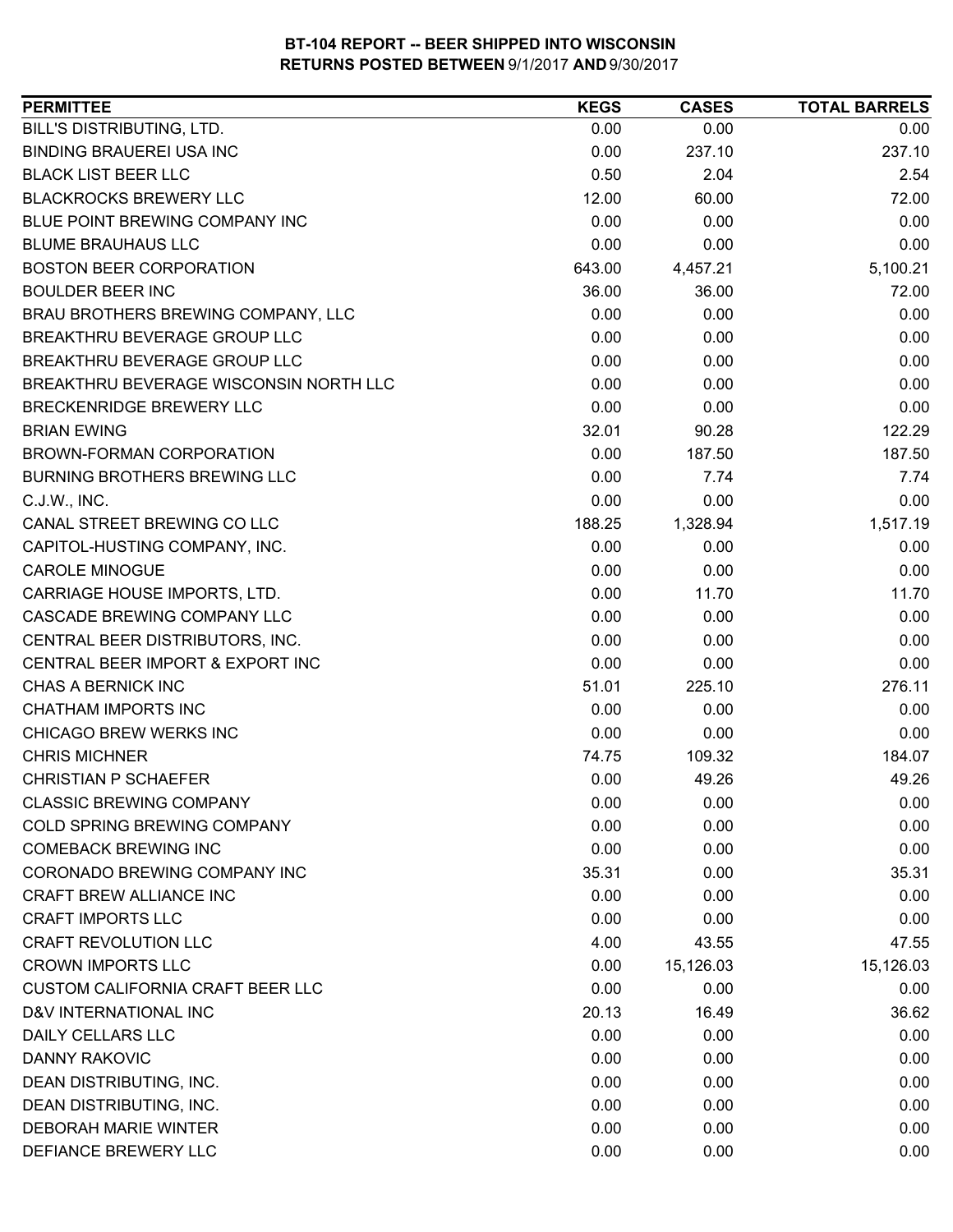| DESCHUTES BREWERY INC<br>256.93<br>125.45<br>382.38<br>DESTIHL HOLDINGS LLC<br>1.67<br>13.07<br>14.74<br>DETROIT RIVERTOWN BREWING LLC<br>14.97<br>30.65<br>15.68<br>3,916.97<br>DIAGEO BEER COMPANY USA<br>530.33<br>3,386.64<br>0.00<br>DISCOUNT LIQUOR, INC.<br>0.00<br>0.00<br>DOANE DISTRIBUTING, INC.<br>0.00<br>0.00<br>0.00<br>DOGFISH HEAD CRAFT BREWERY LLC<br>54.84<br>274.93<br>329.77<br>5.85<br>0.00<br>5.85<br>DOYNA LTD<br>25.15<br>79.99<br>DUVEL MOORTGAT USA LTD<br>54.84<br>E & J GALLO WINERY<br>0.00<br>57.42<br>57.42<br>0.00<br>0.00<br>EASTERN LIQUORS USA INC<br>0.00<br>EINSTOK BEER COMPANY LP<br>0.00<br>0.00<br>0.00<br>0.00<br>5.62<br>EL DORADO BEVERAGE CO<br>5.62<br>ELYSIAN BREWING COMPANY INC<br>0.00<br>0.00<br>0.00<br>EPIC BREWING COMPANY LLC<br>0.00<br>0.00<br>0.00<br>EPIC BREWING COMPANY LLC<br>11.50<br>29.25<br>17.75<br>0.00<br>FABIANO BROTHERS - WISCONSIN LLC<br>0.00<br>0.00<br>FLANIGAN DISTRIBUTING OF DOOR COUNTY, INC.<br>0.00<br>0.00<br>0.00<br>FLAT EARTH HOLDINGS LLC<br>0.00<br>0.00<br>0.00<br>FLYING DOG BREWERY LLLP<br>1.83<br>44.42<br>46.25<br>0.00<br>FOUR SEASONS BEER DISTRIBUTORS INC<br>0.00<br>0.00<br>FRANK BEER DISTRIBUTORS, INC.<br>0.00<br>0.00<br>0.00<br>FRANK BEER SOUTH LLC<br>0.00<br>0.00<br>0.00<br>FRANK LIQUOR COMPANY, INC.<br>0.00<br>0.00<br>0.00<br>0.00<br>0.00<br>0.00<br>FRANK LIQUORS OF LA CROSSE, INC.<br>0.00<br>0.00<br>FRED R KARM JR<br>0.00<br>FULTON STREET BREWERY LLC<br>0.00<br>0.00<br>0.00<br><b>G &amp; F DISTRIBUTING INC</b><br>0.00<br>0.00<br>0.00<br><b>G K SKAGGS INC</b><br>53.40<br>0.00<br>53.40<br>GB SALES MILWAUKEE, INC.<br>0.00<br>0.00<br>0.00<br>0.00<br><b>GELOSO BEVERAGE GROUP LLC</b><br>0.00<br>0.00<br><b>GENERAL BEER DISTRIBUTORS CO.</b><br>0.00<br>0.00<br>0.00<br>GENERAL BEER-NORTHEAST INC<br>0.00<br>0.00<br>0.00<br><b>GENERAL BEER-NORTHEAST INC</b><br>0.00<br>0.00<br>0.00<br>0.00<br>0.00<br>GENERAL BEER-NORTHWEST, INC.<br>0.00<br>GENERAL BEER-NORTHWEST, INC.<br>0.00<br>0.00<br>0.00<br>GENERAL BEER-NORTHWEST, INC.<br>0.00<br>0.00<br>0.00<br>GENERAL BEVERAGE SALES CO.<br>0.00<br>0.00<br>0.00<br>GENERAL BEVERAGE SALES CO. -- OSHKOSH<br>0.00<br>0.00<br>0.00<br>GENERAL BEVERAGE SALES CO.-MILWAUKEE<br>0.00<br>0.00<br>0.00<br><b>GEORGE BOZIC JR</b><br>0.00<br>35.43<br>35.43<br><b>GFBC INC</b><br>4.50<br>0.00<br>4.50<br><b>GLOBAL VILLAGE IMPORTS LLC</b><br>0.00<br>0.00<br>0.00<br><b>GMB PARTNERS LLC</b><br>151.29<br>22.50<br>128.79<br><b>GREAT CENTRAL BREWING LLC</b><br>0.00<br>1.81<br>1.81 | <b>PERMITTEE</b> | <b>KEGS</b> | <b>CASES</b> | <b>TOTAL BARRELS</b> |
|---------------------------------------------------------------------------------------------------------------------------------------------------------------------------------------------------------------------------------------------------------------------------------------------------------------------------------------------------------------------------------------------------------------------------------------------------------------------------------------------------------------------------------------------------------------------------------------------------------------------------------------------------------------------------------------------------------------------------------------------------------------------------------------------------------------------------------------------------------------------------------------------------------------------------------------------------------------------------------------------------------------------------------------------------------------------------------------------------------------------------------------------------------------------------------------------------------------------------------------------------------------------------------------------------------------------------------------------------------------------------------------------------------------------------------------------------------------------------------------------------------------------------------------------------------------------------------------------------------------------------------------------------------------------------------------------------------------------------------------------------------------------------------------------------------------------------------------------------------------------------------------------------------------------------------------------------------------------------------------------------------------------------------------------------------------------------------------------------------------------------------------------------------------------------------------------------------------------------------------------------------------------------------------------------------------------------------------------------------------------------------------------------------------------------------------------------------------------------------------------------------------------------------------------------------------------------|------------------|-------------|--------------|----------------------|
|                                                                                                                                                                                                                                                                                                                                                                                                                                                                                                                                                                                                                                                                                                                                                                                                                                                                                                                                                                                                                                                                                                                                                                                                                                                                                                                                                                                                                                                                                                                                                                                                                                                                                                                                                                                                                                                                                                                                                                                                                                                                                                                                                                                                                                                                                                                                                                                                                                                                                                                                                                           |                  |             |              |                      |
|                                                                                                                                                                                                                                                                                                                                                                                                                                                                                                                                                                                                                                                                                                                                                                                                                                                                                                                                                                                                                                                                                                                                                                                                                                                                                                                                                                                                                                                                                                                                                                                                                                                                                                                                                                                                                                                                                                                                                                                                                                                                                                                                                                                                                                                                                                                                                                                                                                                                                                                                                                           |                  |             |              |                      |
|                                                                                                                                                                                                                                                                                                                                                                                                                                                                                                                                                                                                                                                                                                                                                                                                                                                                                                                                                                                                                                                                                                                                                                                                                                                                                                                                                                                                                                                                                                                                                                                                                                                                                                                                                                                                                                                                                                                                                                                                                                                                                                                                                                                                                                                                                                                                                                                                                                                                                                                                                                           |                  |             |              |                      |
|                                                                                                                                                                                                                                                                                                                                                                                                                                                                                                                                                                                                                                                                                                                                                                                                                                                                                                                                                                                                                                                                                                                                                                                                                                                                                                                                                                                                                                                                                                                                                                                                                                                                                                                                                                                                                                                                                                                                                                                                                                                                                                                                                                                                                                                                                                                                                                                                                                                                                                                                                                           |                  |             |              |                      |
|                                                                                                                                                                                                                                                                                                                                                                                                                                                                                                                                                                                                                                                                                                                                                                                                                                                                                                                                                                                                                                                                                                                                                                                                                                                                                                                                                                                                                                                                                                                                                                                                                                                                                                                                                                                                                                                                                                                                                                                                                                                                                                                                                                                                                                                                                                                                                                                                                                                                                                                                                                           |                  |             |              |                      |
|                                                                                                                                                                                                                                                                                                                                                                                                                                                                                                                                                                                                                                                                                                                                                                                                                                                                                                                                                                                                                                                                                                                                                                                                                                                                                                                                                                                                                                                                                                                                                                                                                                                                                                                                                                                                                                                                                                                                                                                                                                                                                                                                                                                                                                                                                                                                                                                                                                                                                                                                                                           |                  |             |              |                      |
|                                                                                                                                                                                                                                                                                                                                                                                                                                                                                                                                                                                                                                                                                                                                                                                                                                                                                                                                                                                                                                                                                                                                                                                                                                                                                                                                                                                                                                                                                                                                                                                                                                                                                                                                                                                                                                                                                                                                                                                                                                                                                                                                                                                                                                                                                                                                                                                                                                                                                                                                                                           |                  |             |              |                      |
|                                                                                                                                                                                                                                                                                                                                                                                                                                                                                                                                                                                                                                                                                                                                                                                                                                                                                                                                                                                                                                                                                                                                                                                                                                                                                                                                                                                                                                                                                                                                                                                                                                                                                                                                                                                                                                                                                                                                                                                                                                                                                                                                                                                                                                                                                                                                                                                                                                                                                                                                                                           |                  |             |              |                      |
|                                                                                                                                                                                                                                                                                                                                                                                                                                                                                                                                                                                                                                                                                                                                                                                                                                                                                                                                                                                                                                                                                                                                                                                                                                                                                                                                                                                                                                                                                                                                                                                                                                                                                                                                                                                                                                                                                                                                                                                                                                                                                                                                                                                                                                                                                                                                                                                                                                                                                                                                                                           |                  |             |              |                      |
|                                                                                                                                                                                                                                                                                                                                                                                                                                                                                                                                                                                                                                                                                                                                                                                                                                                                                                                                                                                                                                                                                                                                                                                                                                                                                                                                                                                                                                                                                                                                                                                                                                                                                                                                                                                                                                                                                                                                                                                                                                                                                                                                                                                                                                                                                                                                                                                                                                                                                                                                                                           |                  |             |              |                      |
|                                                                                                                                                                                                                                                                                                                                                                                                                                                                                                                                                                                                                                                                                                                                                                                                                                                                                                                                                                                                                                                                                                                                                                                                                                                                                                                                                                                                                                                                                                                                                                                                                                                                                                                                                                                                                                                                                                                                                                                                                                                                                                                                                                                                                                                                                                                                                                                                                                                                                                                                                                           |                  |             |              |                      |
|                                                                                                                                                                                                                                                                                                                                                                                                                                                                                                                                                                                                                                                                                                                                                                                                                                                                                                                                                                                                                                                                                                                                                                                                                                                                                                                                                                                                                                                                                                                                                                                                                                                                                                                                                                                                                                                                                                                                                                                                                                                                                                                                                                                                                                                                                                                                                                                                                                                                                                                                                                           |                  |             |              |                      |
|                                                                                                                                                                                                                                                                                                                                                                                                                                                                                                                                                                                                                                                                                                                                                                                                                                                                                                                                                                                                                                                                                                                                                                                                                                                                                                                                                                                                                                                                                                                                                                                                                                                                                                                                                                                                                                                                                                                                                                                                                                                                                                                                                                                                                                                                                                                                                                                                                                                                                                                                                                           |                  |             |              |                      |
|                                                                                                                                                                                                                                                                                                                                                                                                                                                                                                                                                                                                                                                                                                                                                                                                                                                                                                                                                                                                                                                                                                                                                                                                                                                                                                                                                                                                                                                                                                                                                                                                                                                                                                                                                                                                                                                                                                                                                                                                                                                                                                                                                                                                                                                                                                                                                                                                                                                                                                                                                                           |                  |             |              |                      |
|                                                                                                                                                                                                                                                                                                                                                                                                                                                                                                                                                                                                                                                                                                                                                                                                                                                                                                                                                                                                                                                                                                                                                                                                                                                                                                                                                                                                                                                                                                                                                                                                                                                                                                                                                                                                                                                                                                                                                                                                                                                                                                                                                                                                                                                                                                                                                                                                                                                                                                                                                                           |                  |             |              |                      |
|                                                                                                                                                                                                                                                                                                                                                                                                                                                                                                                                                                                                                                                                                                                                                                                                                                                                                                                                                                                                                                                                                                                                                                                                                                                                                                                                                                                                                                                                                                                                                                                                                                                                                                                                                                                                                                                                                                                                                                                                                                                                                                                                                                                                                                                                                                                                                                                                                                                                                                                                                                           |                  |             |              |                      |
|                                                                                                                                                                                                                                                                                                                                                                                                                                                                                                                                                                                                                                                                                                                                                                                                                                                                                                                                                                                                                                                                                                                                                                                                                                                                                                                                                                                                                                                                                                                                                                                                                                                                                                                                                                                                                                                                                                                                                                                                                                                                                                                                                                                                                                                                                                                                                                                                                                                                                                                                                                           |                  |             |              |                      |
|                                                                                                                                                                                                                                                                                                                                                                                                                                                                                                                                                                                                                                                                                                                                                                                                                                                                                                                                                                                                                                                                                                                                                                                                                                                                                                                                                                                                                                                                                                                                                                                                                                                                                                                                                                                                                                                                                                                                                                                                                                                                                                                                                                                                                                                                                                                                                                                                                                                                                                                                                                           |                  |             |              |                      |
|                                                                                                                                                                                                                                                                                                                                                                                                                                                                                                                                                                                                                                                                                                                                                                                                                                                                                                                                                                                                                                                                                                                                                                                                                                                                                                                                                                                                                                                                                                                                                                                                                                                                                                                                                                                                                                                                                                                                                                                                                                                                                                                                                                                                                                                                                                                                                                                                                                                                                                                                                                           |                  |             |              |                      |
|                                                                                                                                                                                                                                                                                                                                                                                                                                                                                                                                                                                                                                                                                                                                                                                                                                                                                                                                                                                                                                                                                                                                                                                                                                                                                                                                                                                                                                                                                                                                                                                                                                                                                                                                                                                                                                                                                                                                                                                                                                                                                                                                                                                                                                                                                                                                                                                                                                                                                                                                                                           |                  |             |              |                      |
|                                                                                                                                                                                                                                                                                                                                                                                                                                                                                                                                                                                                                                                                                                                                                                                                                                                                                                                                                                                                                                                                                                                                                                                                                                                                                                                                                                                                                                                                                                                                                                                                                                                                                                                                                                                                                                                                                                                                                                                                                                                                                                                                                                                                                                                                                                                                                                                                                                                                                                                                                                           |                  |             |              |                      |
|                                                                                                                                                                                                                                                                                                                                                                                                                                                                                                                                                                                                                                                                                                                                                                                                                                                                                                                                                                                                                                                                                                                                                                                                                                                                                                                                                                                                                                                                                                                                                                                                                                                                                                                                                                                                                                                                                                                                                                                                                                                                                                                                                                                                                                                                                                                                                                                                                                                                                                                                                                           |                  |             |              |                      |
|                                                                                                                                                                                                                                                                                                                                                                                                                                                                                                                                                                                                                                                                                                                                                                                                                                                                                                                                                                                                                                                                                                                                                                                                                                                                                                                                                                                                                                                                                                                                                                                                                                                                                                                                                                                                                                                                                                                                                                                                                                                                                                                                                                                                                                                                                                                                                                                                                                                                                                                                                                           |                  |             |              |                      |
|                                                                                                                                                                                                                                                                                                                                                                                                                                                                                                                                                                                                                                                                                                                                                                                                                                                                                                                                                                                                                                                                                                                                                                                                                                                                                                                                                                                                                                                                                                                                                                                                                                                                                                                                                                                                                                                                                                                                                                                                                                                                                                                                                                                                                                                                                                                                                                                                                                                                                                                                                                           |                  |             |              |                      |
|                                                                                                                                                                                                                                                                                                                                                                                                                                                                                                                                                                                                                                                                                                                                                                                                                                                                                                                                                                                                                                                                                                                                                                                                                                                                                                                                                                                                                                                                                                                                                                                                                                                                                                                                                                                                                                                                                                                                                                                                                                                                                                                                                                                                                                                                                                                                                                                                                                                                                                                                                                           |                  |             |              |                      |
|                                                                                                                                                                                                                                                                                                                                                                                                                                                                                                                                                                                                                                                                                                                                                                                                                                                                                                                                                                                                                                                                                                                                                                                                                                                                                                                                                                                                                                                                                                                                                                                                                                                                                                                                                                                                                                                                                                                                                                                                                                                                                                                                                                                                                                                                                                                                                                                                                                                                                                                                                                           |                  |             |              |                      |
|                                                                                                                                                                                                                                                                                                                                                                                                                                                                                                                                                                                                                                                                                                                                                                                                                                                                                                                                                                                                                                                                                                                                                                                                                                                                                                                                                                                                                                                                                                                                                                                                                                                                                                                                                                                                                                                                                                                                                                                                                                                                                                                                                                                                                                                                                                                                                                                                                                                                                                                                                                           |                  |             |              |                      |
|                                                                                                                                                                                                                                                                                                                                                                                                                                                                                                                                                                                                                                                                                                                                                                                                                                                                                                                                                                                                                                                                                                                                                                                                                                                                                                                                                                                                                                                                                                                                                                                                                                                                                                                                                                                                                                                                                                                                                                                                                                                                                                                                                                                                                                                                                                                                                                                                                                                                                                                                                                           |                  |             |              |                      |
|                                                                                                                                                                                                                                                                                                                                                                                                                                                                                                                                                                                                                                                                                                                                                                                                                                                                                                                                                                                                                                                                                                                                                                                                                                                                                                                                                                                                                                                                                                                                                                                                                                                                                                                                                                                                                                                                                                                                                                                                                                                                                                                                                                                                                                                                                                                                                                                                                                                                                                                                                                           |                  |             |              |                      |
|                                                                                                                                                                                                                                                                                                                                                                                                                                                                                                                                                                                                                                                                                                                                                                                                                                                                                                                                                                                                                                                                                                                                                                                                                                                                                                                                                                                                                                                                                                                                                                                                                                                                                                                                                                                                                                                                                                                                                                                                                                                                                                                                                                                                                                                                                                                                                                                                                                                                                                                                                                           |                  |             |              |                      |
|                                                                                                                                                                                                                                                                                                                                                                                                                                                                                                                                                                                                                                                                                                                                                                                                                                                                                                                                                                                                                                                                                                                                                                                                                                                                                                                                                                                                                                                                                                                                                                                                                                                                                                                                                                                                                                                                                                                                                                                                                                                                                                                                                                                                                                                                                                                                                                                                                                                                                                                                                                           |                  |             |              |                      |
|                                                                                                                                                                                                                                                                                                                                                                                                                                                                                                                                                                                                                                                                                                                                                                                                                                                                                                                                                                                                                                                                                                                                                                                                                                                                                                                                                                                                                                                                                                                                                                                                                                                                                                                                                                                                                                                                                                                                                                                                                                                                                                                                                                                                                                                                                                                                                                                                                                                                                                                                                                           |                  |             |              |                      |
|                                                                                                                                                                                                                                                                                                                                                                                                                                                                                                                                                                                                                                                                                                                                                                                                                                                                                                                                                                                                                                                                                                                                                                                                                                                                                                                                                                                                                                                                                                                                                                                                                                                                                                                                                                                                                                                                                                                                                                                                                                                                                                                                                                                                                                                                                                                                                                                                                                                                                                                                                                           |                  |             |              |                      |
|                                                                                                                                                                                                                                                                                                                                                                                                                                                                                                                                                                                                                                                                                                                                                                                                                                                                                                                                                                                                                                                                                                                                                                                                                                                                                                                                                                                                                                                                                                                                                                                                                                                                                                                                                                                                                                                                                                                                                                                                                                                                                                                                                                                                                                                                                                                                                                                                                                                                                                                                                                           |                  |             |              |                      |
|                                                                                                                                                                                                                                                                                                                                                                                                                                                                                                                                                                                                                                                                                                                                                                                                                                                                                                                                                                                                                                                                                                                                                                                                                                                                                                                                                                                                                                                                                                                                                                                                                                                                                                                                                                                                                                                                                                                                                                                                                                                                                                                                                                                                                                                                                                                                                                                                                                                                                                                                                                           |                  |             |              |                      |
|                                                                                                                                                                                                                                                                                                                                                                                                                                                                                                                                                                                                                                                                                                                                                                                                                                                                                                                                                                                                                                                                                                                                                                                                                                                                                                                                                                                                                                                                                                                                                                                                                                                                                                                                                                                                                                                                                                                                                                                                                                                                                                                                                                                                                                                                                                                                                                                                                                                                                                                                                                           |                  |             |              |                      |
|                                                                                                                                                                                                                                                                                                                                                                                                                                                                                                                                                                                                                                                                                                                                                                                                                                                                                                                                                                                                                                                                                                                                                                                                                                                                                                                                                                                                                                                                                                                                                                                                                                                                                                                                                                                                                                                                                                                                                                                                                                                                                                                                                                                                                                                                                                                                                                                                                                                                                                                                                                           |                  |             |              |                      |
|                                                                                                                                                                                                                                                                                                                                                                                                                                                                                                                                                                                                                                                                                                                                                                                                                                                                                                                                                                                                                                                                                                                                                                                                                                                                                                                                                                                                                                                                                                                                                                                                                                                                                                                                                                                                                                                                                                                                                                                                                                                                                                                                                                                                                                                                                                                                                                                                                                                                                                                                                                           |                  |             |              |                      |
|                                                                                                                                                                                                                                                                                                                                                                                                                                                                                                                                                                                                                                                                                                                                                                                                                                                                                                                                                                                                                                                                                                                                                                                                                                                                                                                                                                                                                                                                                                                                                                                                                                                                                                                                                                                                                                                                                                                                                                                                                                                                                                                                                                                                                                                                                                                                                                                                                                                                                                                                                                           |                  |             |              |                      |
|                                                                                                                                                                                                                                                                                                                                                                                                                                                                                                                                                                                                                                                                                                                                                                                                                                                                                                                                                                                                                                                                                                                                                                                                                                                                                                                                                                                                                                                                                                                                                                                                                                                                                                                                                                                                                                                                                                                                                                                                                                                                                                                                                                                                                                                                                                                                                                                                                                                                                                                                                                           |                  |             |              |                      |
|                                                                                                                                                                                                                                                                                                                                                                                                                                                                                                                                                                                                                                                                                                                                                                                                                                                                                                                                                                                                                                                                                                                                                                                                                                                                                                                                                                                                                                                                                                                                                                                                                                                                                                                                                                                                                                                                                                                                                                                                                                                                                                                                                                                                                                                                                                                                                                                                                                                                                                                                                                           |                  |             |              |                      |
|                                                                                                                                                                                                                                                                                                                                                                                                                                                                                                                                                                                                                                                                                                                                                                                                                                                                                                                                                                                                                                                                                                                                                                                                                                                                                                                                                                                                                                                                                                                                                                                                                                                                                                                                                                                                                                                                                                                                                                                                                                                                                                                                                                                                                                                                                                                                                                                                                                                                                                                                                                           |                  |             |              |                      |
|                                                                                                                                                                                                                                                                                                                                                                                                                                                                                                                                                                                                                                                                                                                                                                                                                                                                                                                                                                                                                                                                                                                                                                                                                                                                                                                                                                                                                                                                                                                                                                                                                                                                                                                                                                                                                                                                                                                                                                                                                                                                                                                                                                                                                                                                                                                                                                                                                                                                                                                                                                           |                  |             |              |                      |
|                                                                                                                                                                                                                                                                                                                                                                                                                                                                                                                                                                                                                                                                                                                                                                                                                                                                                                                                                                                                                                                                                                                                                                                                                                                                                                                                                                                                                                                                                                                                                                                                                                                                                                                                                                                                                                                                                                                                                                                                                                                                                                                                                                                                                                                                                                                                                                                                                                                                                                                                                                           |                  |             |              |                      |
|                                                                                                                                                                                                                                                                                                                                                                                                                                                                                                                                                                                                                                                                                                                                                                                                                                                                                                                                                                                                                                                                                                                                                                                                                                                                                                                                                                                                                                                                                                                                                                                                                                                                                                                                                                                                                                                                                                                                                                                                                                                                                                                                                                                                                                                                                                                                                                                                                                                                                                                                                                           |                  |             |              |                      |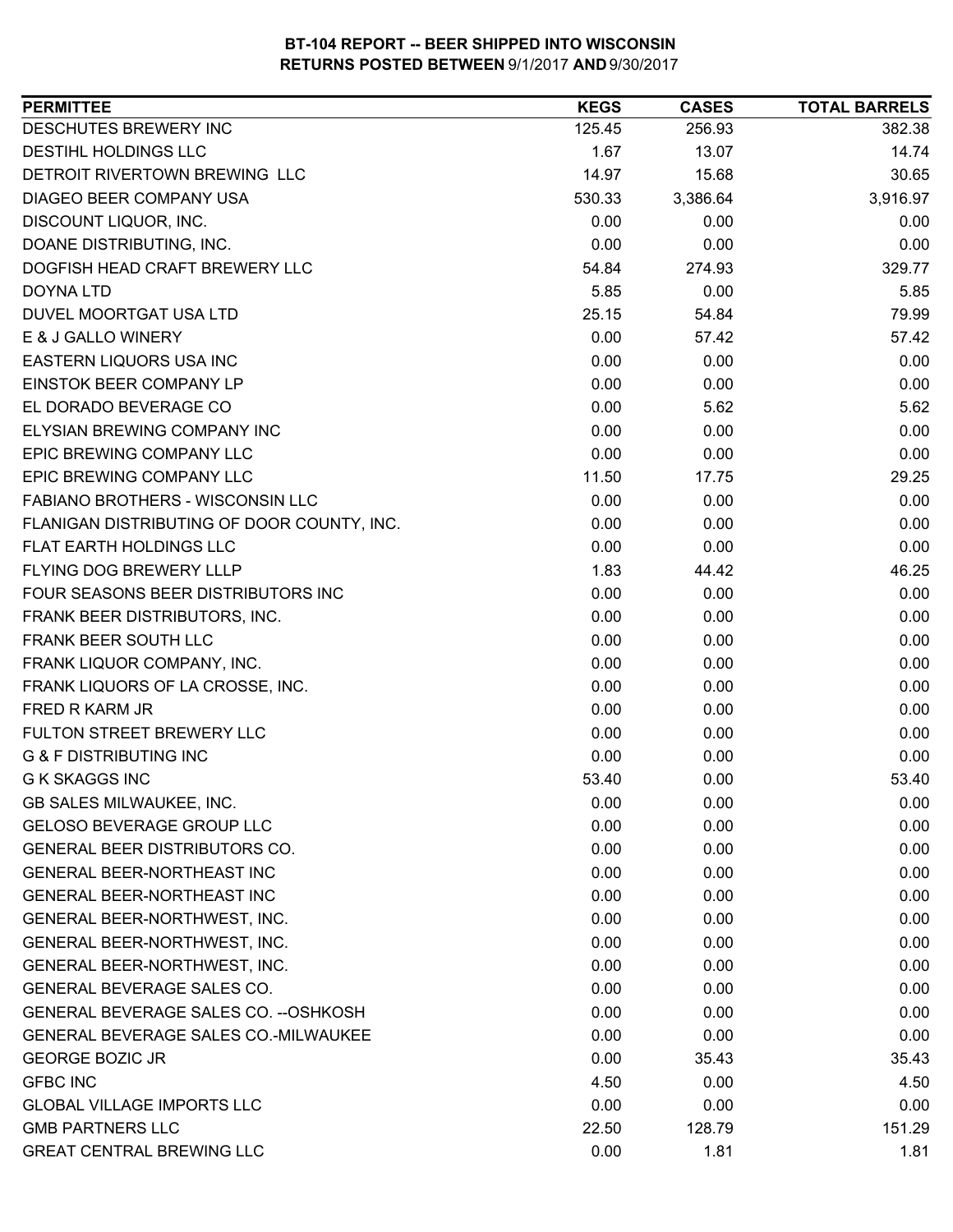| 0.00<br>0.00<br>0.00<br>0.00<br>0.00<br>0.00<br>0.00<br>0.00<br>0.00<br>0.00<br>0.00<br>0.00<br>90.12<br>26.97<br>63.15<br>0.00<br>0.00<br>0.00<br>4,287.45<br>202.31<br>4,085.14<br>0.00<br>0.00<br>0.00<br>0.00<br>0.00<br>0.00<br>127.30<br>57.32<br>69.98<br>0.00<br>0.00<br>0.00<br>0.00<br>0.00<br>0.00<br>13.03<br>6.92<br>19.95<br>213.80<br>58.34<br>155.46<br>0.00<br>0.00<br>0.00<br>11.93<br>11.93<br>0.00<br>0.00<br>0.00<br>0.00<br>33.00<br>33.00<br>0.00<br>0.00<br>0.00<br>0.00<br>0.00<br>0.00<br>0.00<br>3.33<br>13.76<br>17.09<br>0.00<br>0.00<br>0.00<br>0.00<br>0.00<br>0.00<br>70.00<br>156.98<br>226.98<br>0.00<br>0.00<br>0.00<br>114.41<br>61.50<br>52.91<br>0.00<br>0.00<br>0.00<br>0.00<br>0.00<br>0.00<br>0.00<br>0.00<br>0.00<br>0.00<br>0.00<br>0.00<br>12.00<br>2,205.14<br>2,217.14<br>408.80<br>569.80<br>161.00<br>0.00<br>0.00<br>0.00<br>0.00<br>0.00<br>0.00<br>0.00<br>0.00<br>0.00<br>0.00<br>0.00<br>0.00<br>0.00<br>0.00<br>0.00<br>0.00<br>0.00<br>0.00<br>3.00<br>3.00<br>0.00<br>15.50<br>25.64<br>41.14<br>LOUIS GLUNZ BEER INC<br>1.92<br>81.85<br>79.93 | <b>PERMITTEE</b>                                  | <b>KEGS</b> | <b>CASES</b> | <b>TOTAL BARRELS</b> |
|---------------------------------------------------------------------------------------------------------------------------------------------------------------------------------------------------------------------------------------------------------------------------------------------------------------------------------------------------------------------------------------------------------------------------------------------------------------------------------------------------------------------------------------------------------------------------------------------------------------------------------------------------------------------------------------------------------------------------------------------------------------------------------------------------------------------------------------------------------------------------------------------------------------------------------------------------------------------------------------------------------------------------------------------------------------------------------------------------------|---------------------------------------------------|-------------|--------------|----------------------|
|                                                                                                                                                                                                                                                                                                                                                                                                                                                                                                                                                                                                                                                                                                                                                                                                                                                                                                                                                                                                                                                                                                         | <b>GREGORY S HARDMAN</b>                          |             |              |                      |
|                                                                                                                                                                                                                                                                                                                                                                                                                                                                                                                                                                                                                                                                                                                                                                                                                                                                                                                                                                                                                                                                                                         | <b>GTBC LLC</b>                                   |             |              |                      |
|                                                                                                                                                                                                                                                                                                                                                                                                                                                                                                                                                                                                                                                                                                                                                                                                                                                                                                                                                                                                                                                                                                         | H C FOODS CO LTD                                  |             |              |                      |
|                                                                                                                                                                                                                                                                                                                                                                                                                                                                                                                                                                                                                                                                                                                                                                                                                                                                                                                                                                                                                                                                                                         | HARDYWOOD PARK CRAFT BREWERY LLC                  |             |              |                      |
|                                                                                                                                                                                                                                                                                                                                                                                                                                                                                                                                                                                                                                                                                                                                                                                                                                                                                                                                                                                                                                                                                                         | HARPOON DISTRIBUTING COMPANY                      |             |              |                      |
|                                                                                                                                                                                                                                                                                                                                                                                                                                                                                                                                                                                                                                                                                                                                                                                                                                                                                                                                                                                                                                                                                                         | HARVEST MOON BREWING LLP                          |             |              |                      |
|                                                                                                                                                                                                                                                                                                                                                                                                                                                                                                                                                                                                                                                                                                                                                                                                                                                                                                                                                                                                                                                                                                         | HEINEKEN USA INCORPORATED                         |             |              |                      |
|                                                                                                                                                                                                                                                                                                                                                                                                                                                                                                                                                                                                                                                                                                                                                                                                                                                                                                                                                                                                                                                                                                         | HENDRICKS BEVERAGE, INC.                          |             |              |                      |
|                                                                                                                                                                                                                                                                                                                                                                                                                                                                                                                                                                                                                                                                                                                                                                                                                                                                                                                                                                                                                                                                                                         | <b>HIGH COUNTRY BREWERY INC</b>                   |             |              |                      |
|                                                                                                                                                                                                                                                                                                                                                                                                                                                                                                                                                                                                                                                                                                                                                                                                                                                                                                                                                                                                                                                                                                         | HOME BREW MART INC                                |             |              |                      |
|                                                                                                                                                                                                                                                                                                                                                                                                                                                                                                                                                                                                                                                                                                                                                                                                                                                                                                                                                                                                                                                                                                         | HOP BUTCHER FOR THE WORLD LLC                     |             |              |                      |
|                                                                                                                                                                                                                                                                                                                                                                                                                                                                                                                                                                                                                                                                                                                                                                                                                                                                                                                                                                                                                                                                                                         | <b>ILLYRIAN IMPORT INC</b>                        |             |              |                      |
|                                                                                                                                                                                                                                                                                                                                                                                                                                                                                                                                                                                                                                                                                                                                                                                                                                                                                                                                                                                                                                                                                                         | INDEED BREWING COMPANY LLC                        |             |              |                      |
|                                                                                                                                                                                                                                                                                                                                                                                                                                                                                                                                                                                                                                                                                                                                                                                                                                                                                                                                                                                                                                                                                                         | INDIAN PEAKS BREWING COMPANY                      |             |              |                      |
|                                                                                                                                                                                                                                                                                                                                                                                                                                                                                                                                                                                                                                                                                                                                                                                                                                                                                                                                                                                                                                                                                                         | <b>INTERNATIONAL DISTILLERS &amp; VINTERS LTD</b> |             |              |                      |
|                                                                                                                                                                                                                                                                                                                                                                                                                                                                                                                                                                                                                                                                                                                                                                                                                                                                                                                                                                                                                                                                                                         | <b>IRENE WAGNER</b>                               |             |              |                      |
|                                                                                                                                                                                                                                                                                                                                                                                                                                                                                                                                                                                                                                                                                                                                                                                                                                                                                                                                                                                                                                                                                                         | IRL, INCORPORATED                                 |             |              |                      |
|                                                                                                                                                                                                                                                                                                                                                                                                                                                                                                                                                                                                                                                                                                                                                                                                                                                                                                                                                                                                                                                                                                         | <b>IRON HORSE BEVERAGE LLC</b>                    |             |              |                      |
|                                                                                                                                                                                                                                                                                                                                                                                                                                                                                                                                                                                                                                                                                                                                                                                                                                                                                                                                                                                                                                                                                                         | <b>ISLAND CITY BREWING COMPANY LLC</b>            |             |              |                      |
|                                                                                                                                                                                                                                                                                                                                                                                                                                                                                                                                                                                                                                                                                                                                                                                                                                                                                                                                                                                                                                                                                                         | <b>JAW PROPERTIES LLC</b>                         |             |              |                      |
|                                                                                                                                                                                                                                                                                                                                                                                                                                                                                                                                                                                                                                                                                                                                                                                                                                                                                                                                                                                                                                                                                                         | <b>JDZ INC</b>                                    |             |              |                      |
|                                                                                                                                                                                                                                                                                                                                                                                                                                                                                                                                                                                                                                                                                                                                                                                                                                                                                                                                                                                                                                                                                                         | <b>JOHN J COLLETTI</b>                            |             |              |                      |
|                                                                                                                                                                                                                                                                                                                                                                                                                                                                                                                                                                                                                                                                                                                                                                                                                                                                                                                                                                                                                                                                                                         | JOHNSON BROTHERS OF WISCONSIN INC                 |             |              |                      |
|                                                                                                                                                                                                                                                                                                                                                                                                                                                                                                                                                                                                                                                                                                                                                                                                                                                                                                                                                                                                                                                                                                         | <b>JOSHUA DETH</b>                                |             |              |                      |
|                                                                                                                                                                                                                                                                                                                                                                                                                                                                                                                                                                                                                                                                                                                                                                                                                                                                                                                                                                                                                                                                                                         | KAY BEER DISTRIBUTING, INC.                       |             |              |                      |
|                                                                                                                                                                                                                                                                                                                                                                                                                                                                                                                                                                                                                                                                                                                                                                                                                                                                                                                                                                                                                                                                                                         | KEWEENAW BREWING CO LLC                           |             |              |                      |
|                                                                                                                                                                                                                                                                                                                                                                                                                                                                                                                                                                                                                                                                                                                                                                                                                                                                                                                                                                                                                                                                                                         | KOJIMA & INTERNATIONAL ASSOCIATES INC             |             |              |                      |
|                                                                                                                                                                                                                                                                                                                                                                                                                                                                                                                                                                                                                                                                                                                                                                                                                                                                                                                                                                                                                                                                                                         | <b>KROMBACHER USA LLC</b>                         |             |              |                      |
|                                                                                                                                                                                                                                                                                                                                                                                                                                                                                                                                                                                                                                                                                                                                                                                                                                                                                                                                                                                                                                                                                                         | <b>KYSELA PERE ET FILS LTD</b>                    |             |              |                      |
|                                                                                                                                                                                                                                                                                                                                                                                                                                                                                                                                                                                                                                                                                                                                                                                                                                                                                                                                                                                                                                                                                                         | LA CROSSE BEVERAGE LLC                            |             |              |                      |
|                                                                                                                                                                                                                                                                                                                                                                                                                                                                                                                                                                                                                                                                                                                                                                                                                                                                                                                                                                                                                                                                                                         | LABATT USA OPERATING CO LLC                       |             |              |                      |
|                                                                                                                                                                                                                                                                                                                                                                                                                                                                                                                                                                                                                                                                                                                                                                                                                                                                                                                                                                                                                                                                                                         | <b>LAGUNITAS BREWING CO</b>                       |             |              |                      |
|                                                                                                                                                                                                                                                                                                                                                                                                                                                                                                                                                                                                                                                                                                                                                                                                                                                                                                                                                                                                                                                                                                         | LAKE SUPERIOR BREWING CO LLC                      |             |              |                      |
|                                                                                                                                                                                                                                                                                                                                                                                                                                                                                                                                                                                                                                                                                                                                                                                                                                                                                                                                                                                                                                                                                                         | LARRY'S DISTRIBUTING CO., INC.                    |             |              |                      |
|                                                                                                                                                                                                                                                                                                                                                                                                                                                                                                                                                                                                                                                                                                                                                                                                                                                                                                                                                                                                                                                                                                         | LEE BEVERAGE OF WISCONSIN LLC                     |             |              |                      |
|                                                                                                                                                                                                                                                                                                                                                                                                                                                                                                                                                                                                                                                                                                                                                                                                                                                                                                                                                                                                                                                                                                         | LEE BEVERAGE OF WISCONSIN LLC                     |             |              |                      |
|                                                                                                                                                                                                                                                                                                                                                                                                                                                                                                                                                                                                                                                                                                                                                                                                                                                                                                                                                                                                                                                                                                         | LEE BEVERAGE OF WISCONSIN LLC                     |             |              |                      |
|                                                                                                                                                                                                                                                                                                                                                                                                                                                                                                                                                                                                                                                                                                                                                                                                                                                                                                                                                                                                                                                                                                         | LEFT COAST BREWING CO                             |             |              |                      |
|                                                                                                                                                                                                                                                                                                                                                                                                                                                                                                                                                                                                                                                                                                                                                                                                                                                                                                                                                                                                                                                                                                         | LENA BEVERAGE COMPANY                             |             |              |                      |
|                                                                                                                                                                                                                                                                                                                                                                                                                                                                                                                                                                                                                                                                                                                                                                                                                                                                                                                                                                                                                                                                                                         | LIFT BRIDGE BREWING TECHNOLOGIES LLC              |             |              |                      |
|                                                                                                                                                                                                                                                                                                                                                                                                                                                                                                                                                                                                                                                                                                                                                                                                                                                                                                                                                                                                                                                                                                         |                                                   |             |              |                      |
| 1.83<br>1.31<br>3.14                                                                                                                                                                                                                                                                                                                                                                                                                                                                                                                                                                                                                                                                                                                                                                                                                                                                                                                                                                                                                                                                                    | <b>MANKATO BREWERY LLC</b>                        |             |              |                      |
| 0.00<br>0.00<br>0.00                                                                                                                                                                                                                                                                                                                                                                                                                                                                                                                                                                                                                                                                                                                                                                                                                                                                                                                                                                                                                                                                                    | MANNEKEN-BRUSSEL IMPORTS INC                      |             |              |                      |
| 0.00<br>2,134.15<br>2,134.15                                                                                                                                                                                                                                                                                                                                                                                                                                                                                                                                                                                                                                                                                                                                                                                                                                                                                                                                                                                                                                                                            | MARK ANTHONY BRANDS INC                           |             |              |                      |
| 0.00<br>0.00<br>0.00                                                                                                                                                                                                                                                                                                                                                                                                                                                                                                                                                                                                                                                                                                                                                                                                                                                                                                                                                                                                                                                                                    | MASSACHUSETTS BEVERAGE ALLIANCE LLC               |             |              |                      |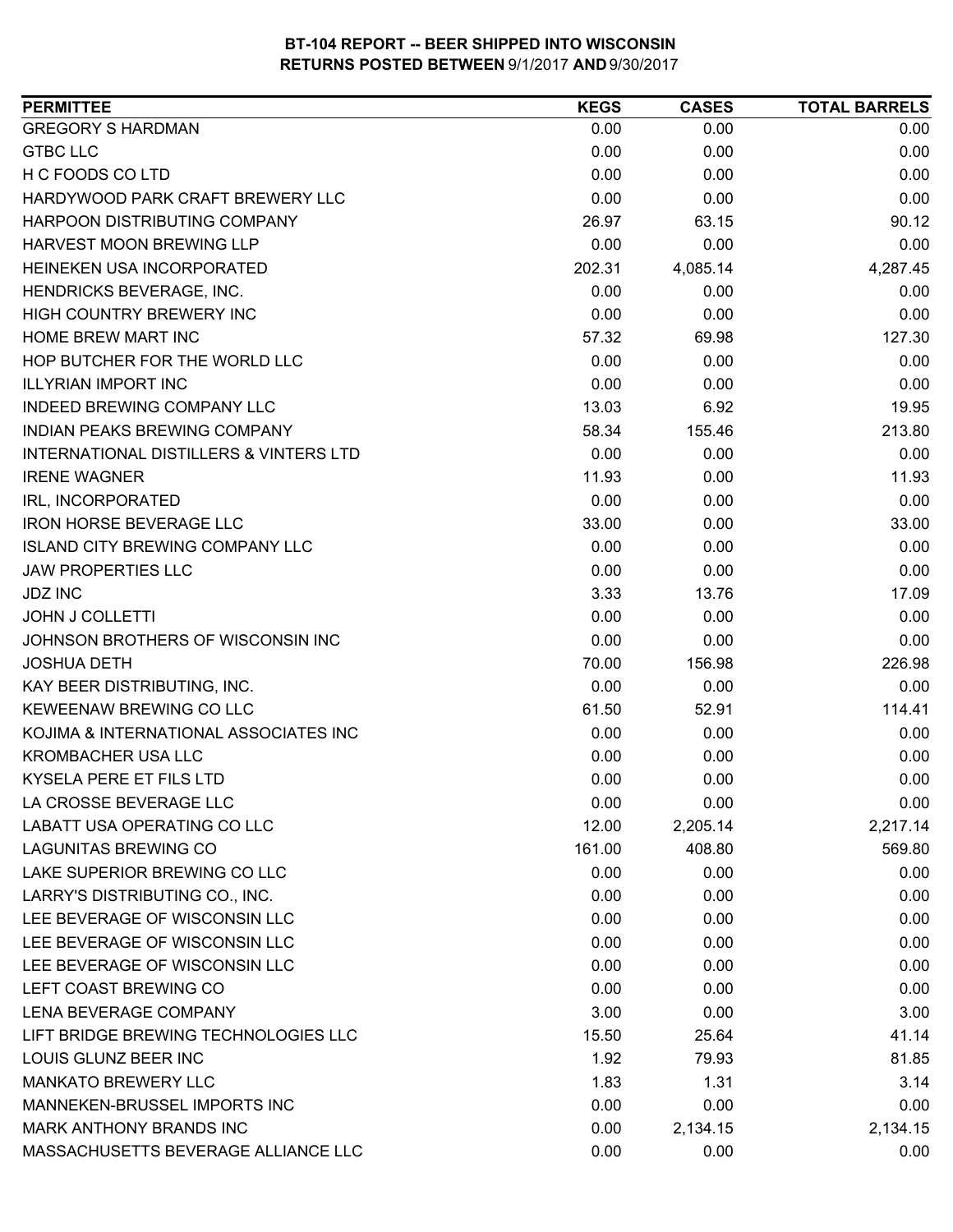| <b>PERMITTEE</b>                     | <b>KEGS</b> | <b>CASES</b> | <b>TOTAL BARRELS</b> |
|--------------------------------------|-------------|--------------|----------------------|
| MERCHANT DU VIN CORPORATION          | 66.99       | 89.65        | 156.64               |
| METROPOLITAN BREWING LLC             | 42.33       | 19.20        | 61.53                |
| <b>MHW LTD</b>                       | 2.56        | 3.66         | 6.22                 |
| MICHAEL G ANSAY                      | 0.00        | 0.00         | 0.00                 |
| MICHAUD DISTRIBUTING INC             | 0.00        | 0.00         | 0.00                 |
| MID-WISCONSIN BEVERAGE, INC.         | 0.00        | 0.00         | 0.00                 |
| <b>MIKE A WILLERTON</b>              | 0.00        | 0.00         | 0.00                 |
| MILLERCOORS LLC                      | 820.98      | 15,293.84    | 16,114.82            |
| MILLERCOORS LLC                      | 1,200.75    | 18,132.44    | 19,333.19            |
| MILLSTREAM INVESTMENTS INC           | 0.00        | 0.00         | 0.00                 |
| MOR-DALL ENTERPRISES INC.            | 0.00        | 0.00         | 0.00                 |
| MOTHER LODE BREWING LLC              | 0.00        | 0.00         | 0.00                 |
| MOUNTAINEER HOLDINGS LLC             | 0.00        | 0.00         | 0.00                 |
| MUTUAL WHOLESALE LIQUOR INC          | 0.00        | 0.00         | 0.00                 |
| NDC SYSTEMS LP                       | 76.83       | 0.00         | 76.83                |
| NEBRASKA BREWING CO INC              | 0.00        | 13.06        | 13.06                |
| NEW BELGIUM BREWING COMPANY INC      | 366.17      | 1,396.73     | 1,762.90             |
| NEW HOLLAND BREWING CO LLC           | 0.00        | 0.00         | 0.00                 |
| NEW YORK MUTUAL TRADING CO INC       | 0.00        | 0.94         | 0.94                 |
| NOELKE DISTRIBUTORS, INC.            | 0.00        | 0.00         | 0.00                 |
| NORTH COAST BREWING CO INC           | 0.00        | 27.62        | 27.62                |
| NORTHWEST BEVERAGES, INC.            | 0.00        | 0.00         | 0.00                 |
| NOUVEAU VENTURES LLC                 | 0.00        | 0.00         | 0.00                 |
| OFF-KILTER BREWING INC               | 0.50        | 1.51         | 2.01                 |
| OREGON BREWING COMPANY INC           | 14.90       | 29.29        | 44.19                |
| OTT SCHWEITZER DISTRIBUTORSHIP, INC. | 0.00        | 0.00         | 0.00                 |
| PABST BREWING COMPANY LLC            | 130.83      | 1,631.85     | 1,762.68             |
| PAMPA BEVERAGES LLC                  | 0.00        | 0.00         | 0.00                 |
| PARK RIDGE DISTRIBUTING, INC.        | 0.00        | 0.00         | 0.00                 |
| PATERNO IMPORTS LTD                  | 0.00        | 0.00         | 0.00                 |
| PAULANER USA LLC                     | 467.26      | 737.91       | 1,205.17             |
| PEHLER DISTRIBUTING, INC.            | 0.00        | 0.00         | 0.00                 |
| PERENNIAL PARTNERS LLC               | 14.67       | 2.34         | 17.01                |
| PHIL KNUTSEN                         | 0.00        | 0.00         | 0.00                 |
| PHILLIPS WINE COMPANY                | 0.00        | 0.00         | 0.00                 |
| PIPEWORKS PRODUCTION LLC             | 0.00        | 0.00         | 0.00                 |
| PRO-LIQUITECH LLC                    | 0.00        | 0.00         | 0.00                 |
| RATAS WHOLESALE LIQUOR COMPANY       | 0.00        | 0.00         | 0.00                 |
| <b>REINHARD PAUL PUCHERT</b>         | 0.00        | 0.00         | 0.00                 |
| RELETA BREWING COMPANY LLC           | 0.00        | 16.10        | 16.10                |
| RENEGADE BREWING COMPANY LLC         | 11.66       | 21.77        | 33.43                |
| <b>RICHARD D KATECHIS</b>            | 36.17       | 160.49       | 196.66               |
| S & H INDEPENDENT PREMIUM BRANDS LLC | 301.52      | 0.00         | 301.52               |
| S. & S. DISTRIBUTING, INC.           | 0.00        | 0.00         | 0.00                 |
| S. & S. DISTRIBUTING, INC.           | 0.00        | 0.00         | 0.00                 |
|                                      |             |              |                      |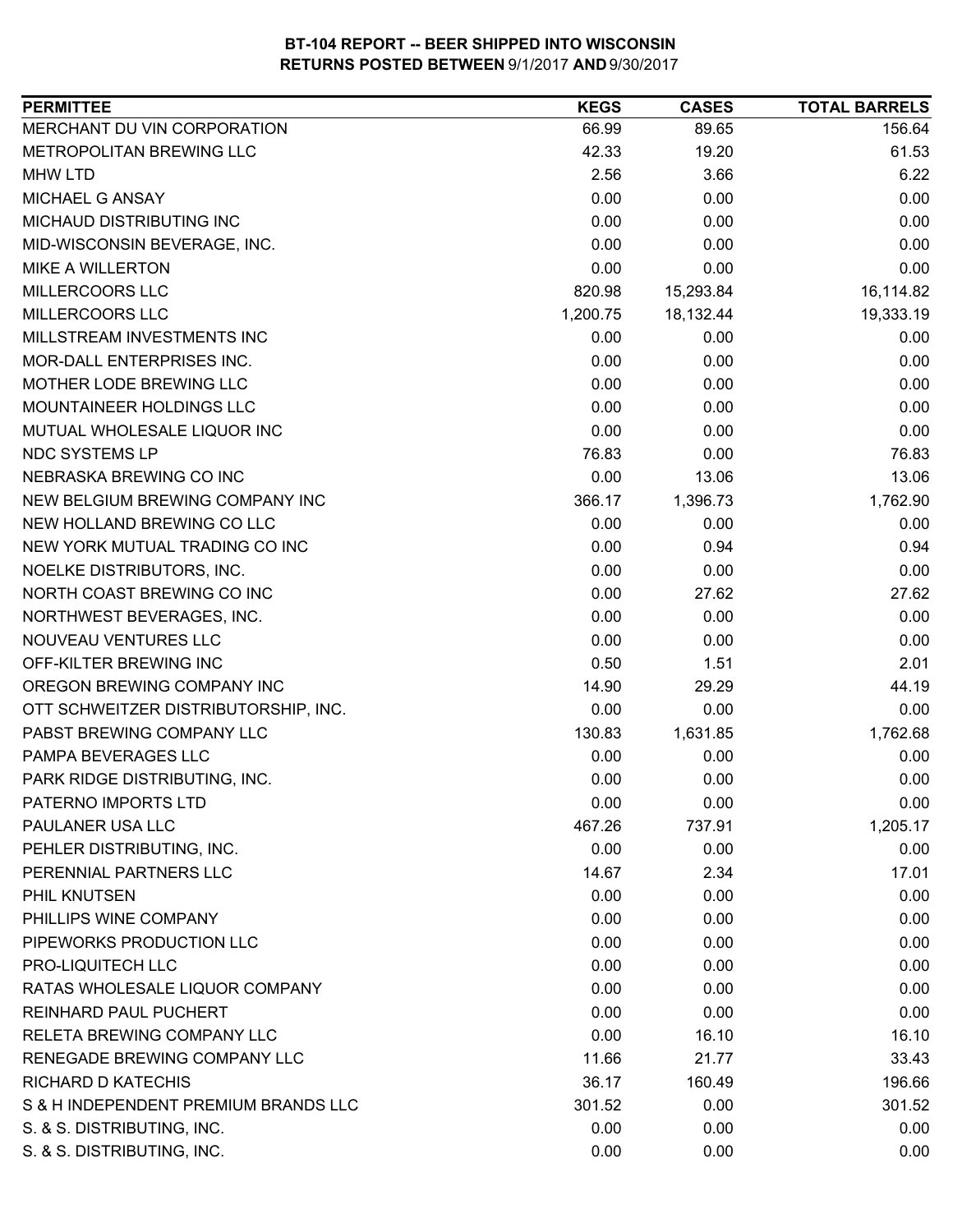| SAPPORO USA INC<br>0.00<br>0.00<br>0.00<br>SARATOGA LIQUOR CO., INC.<br>0.00<br>0.00<br>0.00<br>SAUGATUCK BREWING COMPANY INC<br>7.33<br>26.14<br>33.47<br>0.00<br><b>SCUTTLEBUTT BREWING CO LLC</b><br>4.57<br>4.57<br><b>SHANE WELCH</b><br>3.44<br>29.12<br>32.56<br>SHELTON BROTHERS INC<br>9.99<br>7.31<br>2.68<br><b>SHORTS BREWING COMPANY</b><br>7.00<br>23.03<br>30.03<br>991.01<br>1,080.24<br>SIERRA NEVADA BREWING COMPANY<br>89.23<br>SINGHA NORTH AMERICA INC<br>0.00<br>0.00<br>0.00<br>SMUTTYNOSE BREWING CO INC<br>0.00<br>0.00<br>0.00<br>SOLEMN OATH BREWERY LLC<br>52.49<br>34.34<br>18.15<br>SOUTHERN TIER BREWING COMPANY LLC<br>46.23<br>3.33<br>42.90<br>0.00<br>0.00<br>SP3 LLC<br>0.00<br><b>SRB OPERATIONS LLC</b><br>0.00<br>0.00<br>0.00<br>ST KILLIAN IMPORTING CO INC<br>504.57<br>68.51<br>436.06<br>STANLEY STAWSKI DIST CO INC<br>0.00<br>31.96<br>31.96<br>STEINBECK BREWING COMPANY<br>0.00<br>0.00<br>0.00<br><b>STEVE CRIDER</b><br>0.66<br>0.00<br>0.66<br>STONE BREWING CO LLC<br>56.01<br>245.80<br>301.81<br>379.54<br><b>SUMMIT BREWING COMPANY</b><br>108.18<br>271.36<br>0.00<br>0.00<br>0.00<br>0.00<br>0.00<br>0.00<br><b>SURLY BREWING COMPANY</b><br>724.34<br>404.81<br>319.53<br>SURVILLE ENTERPRISES CORP<br>0.00<br>0.00<br>0.00<br>SYLWESTER KOLAKOWSKI<br>0.00<br>0.00<br>0.00<br>TABLEBLUFF BREWING CO INC<br>0.00<br>0.00<br>0.00<br>TALLGRASS BREWING COMPANY INC<br>17.26<br>38.32<br>55.58<br>THE BRUERY LLC<br>12.50<br>6.90<br>19.40<br>THE CHURCH STREET BREWING COMPANY LLC<br>1.50<br>0.00<br>1.50<br>THE DUDES' BREWING COMPANY LLC<br>0.00<br>0.00<br>0.00<br>132.00<br>211.63<br>343.63<br>127.14<br>163.97<br>291.11<br>THE R.S. LIPMAN COMPANY<br>0.00<br>0.00<br>0.00<br>THE TRI CITY BREWING COMPANY<br>12.20<br>2.33<br>9.87<br>0.00<br>0.00<br>0.00<br>THREE FLOYDS BREWING LLC<br>150.32<br>369.84<br>219.52<br>TIGHTHEAD BREWING COMPANY<br>0.00<br>0.00<br>0.00<br><b>TODD FYTEN</b><br>0.00<br>126.00<br>126.00<br><b>TOPPLING GOLIATH INC</b><br>7.41<br>216.95<br>224.36<br>TRIANGLE DISTRIBUTING COMPANY, INC.<br>0.00<br>0.00<br>0.00<br>TRI-MART COMPANY LLC<br>0.00<br>0.00<br>0.00<br>TROIKA BREWING COMPANY LLC<br>0.00<br>0.00<br>0.00<br><b>TRUCKEE CRAFT BREWING</b><br>0.00<br>0.00<br>0.00<br>TWO BROTHERS BREWING COMPANY<br>31.83<br>49.74<br>81.57 | <b>PERMITTEE</b>             | <b>KEGS</b> | <b>CASES</b> | <b>TOTAL BARRELS</b> |
|--------------------------------------------------------------------------------------------------------------------------------------------------------------------------------------------------------------------------------------------------------------------------------------------------------------------------------------------------------------------------------------------------------------------------------------------------------------------------------------------------------------------------------------------------------------------------------------------------------------------------------------------------------------------------------------------------------------------------------------------------------------------------------------------------------------------------------------------------------------------------------------------------------------------------------------------------------------------------------------------------------------------------------------------------------------------------------------------------------------------------------------------------------------------------------------------------------------------------------------------------------------------------------------------------------------------------------------------------------------------------------------------------------------------------------------------------------------------------------------------------------------------------------------------------------------------------------------------------------------------------------------------------------------------------------------------------------------------------------------------------------------------------------------------------------------------------------------------------------------------------------------------------------------------------------------------------------------------------------------------------------------------------------------------------------------------------------------------------------------------------------------------------------------------------------------------------------------------------------------------------------------------------------------------------------------------------------------------------|------------------------------|-------------|--------------|----------------------|
|                                                                                                                                                                                                                                                                                                                                                                                                                                                                                                                                                                                                                                                                                                                                                                                                                                                                                                                                                                                                                                                                                                                                                                                                                                                                                                                                                                                                                                                                                                                                                                                                                                                                                                                                                                                                                                                                                                                                                                                                                                                                                                                                                                                                                                                                                                                                                  |                              |             |              |                      |
|                                                                                                                                                                                                                                                                                                                                                                                                                                                                                                                                                                                                                                                                                                                                                                                                                                                                                                                                                                                                                                                                                                                                                                                                                                                                                                                                                                                                                                                                                                                                                                                                                                                                                                                                                                                                                                                                                                                                                                                                                                                                                                                                                                                                                                                                                                                                                  |                              |             |              |                      |
|                                                                                                                                                                                                                                                                                                                                                                                                                                                                                                                                                                                                                                                                                                                                                                                                                                                                                                                                                                                                                                                                                                                                                                                                                                                                                                                                                                                                                                                                                                                                                                                                                                                                                                                                                                                                                                                                                                                                                                                                                                                                                                                                                                                                                                                                                                                                                  |                              |             |              |                      |
|                                                                                                                                                                                                                                                                                                                                                                                                                                                                                                                                                                                                                                                                                                                                                                                                                                                                                                                                                                                                                                                                                                                                                                                                                                                                                                                                                                                                                                                                                                                                                                                                                                                                                                                                                                                                                                                                                                                                                                                                                                                                                                                                                                                                                                                                                                                                                  |                              |             |              |                      |
|                                                                                                                                                                                                                                                                                                                                                                                                                                                                                                                                                                                                                                                                                                                                                                                                                                                                                                                                                                                                                                                                                                                                                                                                                                                                                                                                                                                                                                                                                                                                                                                                                                                                                                                                                                                                                                                                                                                                                                                                                                                                                                                                                                                                                                                                                                                                                  |                              |             |              |                      |
|                                                                                                                                                                                                                                                                                                                                                                                                                                                                                                                                                                                                                                                                                                                                                                                                                                                                                                                                                                                                                                                                                                                                                                                                                                                                                                                                                                                                                                                                                                                                                                                                                                                                                                                                                                                                                                                                                                                                                                                                                                                                                                                                                                                                                                                                                                                                                  |                              |             |              |                      |
|                                                                                                                                                                                                                                                                                                                                                                                                                                                                                                                                                                                                                                                                                                                                                                                                                                                                                                                                                                                                                                                                                                                                                                                                                                                                                                                                                                                                                                                                                                                                                                                                                                                                                                                                                                                                                                                                                                                                                                                                                                                                                                                                                                                                                                                                                                                                                  |                              |             |              |                      |
|                                                                                                                                                                                                                                                                                                                                                                                                                                                                                                                                                                                                                                                                                                                                                                                                                                                                                                                                                                                                                                                                                                                                                                                                                                                                                                                                                                                                                                                                                                                                                                                                                                                                                                                                                                                                                                                                                                                                                                                                                                                                                                                                                                                                                                                                                                                                                  |                              |             |              |                      |
|                                                                                                                                                                                                                                                                                                                                                                                                                                                                                                                                                                                                                                                                                                                                                                                                                                                                                                                                                                                                                                                                                                                                                                                                                                                                                                                                                                                                                                                                                                                                                                                                                                                                                                                                                                                                                                                                                                                                                                                                                                                                                                                                                                                                                                                                                                                                                  |                              |             |              |                      |
|                                                                                                                                                                                                                                                                                                                                                                                                                                                                                                                                                                                                                                                                                                                                                                                                                                                                                                                                                                                                                                                                                                                                                                                                                                                                                                                                                                                                                                                                                                                                                                                                                                                                                                                                                                                                                                                                                                                                                                                                                                                                                                                                                                                                                                                                                                                                                  |                              |             |              |                      |
|                                                                                                                                                                                                                                                                                                                                                                                                                                                                                                                                                                                                                                                                                                                                                                                                                                                                                                                                                                                                                                                                                                                                                                                                                                                                                                                                                                                                                                                                                                                                                                                                                                                                                                                                                                                                                                                                                                                                                                                                                                                                                                                                                                                                                                                                                                                                                  |                              |             |              |                      |
|                                                                                                                                                                                                                                                                                                                                                                                                                                                                                                                                                                                                                                                                                                                                                                                                                                                                                                                                                                                                                                                                                                                                                                                                                                                                                                                                                                                                                                                                                                                                                                                                                                                                                                                                                                                                                                                                                                                                                                                                                                                                                                                                                                                                                                                                                                                                                  |                              |             |              |                      |
|                                                                                                                                                                                                                                                                                                                                                                                                                                                                                                                                                                                                                                                                                                                                                                                                                                                                                                                                                                                                                                                                                                                                                                                                                                                                                                                                                                                                                                                                                                                                                                                                                                                                                                                                                                                                                                                                                                                                                                                                                                                                                                                                                                                                                                                                                                                                                  |                              |             |              |                      |
|                                                                                                                                                                                                                                                                                                                                                                                                                                                                                                                                                                                                                                                                                                                                                                                                                                                                                                                                                                                                                                                                                                                                                                                                                                                                                                                                                                                                                                                                                                                                                                                                                                                                                                                                                                                                                                                                                                                                                                                                                                                                                                                                                                                                                                                                                                                                                  |                              |             |              |                      |
|                                                                                                                                                                                                                                                                                                                                                                                                                                                                                                                                                                                                                                                                                                                                                                                                                                                                                                                                                                                                                                                                                                                                                                                                                                                                                                                                                                                                                                                                                                                                                                                                                                                                                                                                                                                                                                                                                                                                                                                                                                                                                                                                                                                                                                                                                                                                                  |                              |             |              |                      |
|                                                                                                                                                                                                                                                                                                                                                                                                                                                                                                                                                                                                                                                                                                                                                                                                                                                                                                                                                                                                                                                                                                                                                                                                                                                                                                                                                                                                                                                                                                                                                                                                                                                                                                                                                                                                                                                                                                                                                                                                                                                                                                                                                                                                                                                                                                                                                  |                              |             |              |                      |
|                                                                                                                                                                                                                                                                                                                                                                                                                                                                                                                                                                                                                                                                                                                                                                                                                                                                                                                                                                                                                                                                                                                                                                                                                                                                                                                                                                                                                                                                                                                                                                                                                                                                                                                                                                                                                                                                                                                                                                                                                                                                                                                                                                                                                                                                                                                                                  |                              |             |              |                      |
|                                                                                                                                                                                                                                                                                                                                                                                                                                                                                                                                                                                                                                                                                                                                                                                                                                                                                                                                                                                                                                                                                                                                                                                                                                                                                                                                                                                                                                                                                                                                                                                                                                                                                                                                                                                                                                                                                                                                                                                                                                                                                                                                                                                                                                                                                                                                                  |                              |             |              |                      |
|                                                                                                                                                                                                                                                                                                                                                                                                                                                                                                                                                                                                                                                                                                                                                                                                                                                                                                                                                                                                                                                                                                                                                                                                                                                                                                                                                                                                                                                                                                                                                                                                                                                                                                                                                                                                                                                                                                                                                                                                                                                                                                                                                                                                                                                                                                                                                  |                              |             |              |                      |
|                                                                                                                                                                                                                                                                                                                                                                                                                                                                                                                                                                                                                                                                                                                                                                                                                                                                                                                                                                                                                                                                                                                                                                                                                                                                                                                                                                                                                                                                                                                                                                                                                                                                                                                                                                                                                                                                                                                                                                                                                                                                                                                                                                                                                                                                                                                                                  |                              |             |              |                      |
|                                                                                                                                                                                                                                                                                                                                                                                                                                                                                                                                                                                                                                                                                                                                                                                                                                                                                                                                                                                                                                                                                                                                                                                                                                                                                                                                                                                                                                                                                                                                                                                                                                                                                                                                                                                                                                                                                                                                                                                                                                                                                                                                                                                                                                                                                                                                                  | SUN KING BREWING CO LLC      |             |              |                      |
|                                                                                                                                                                                                                                                                                                                                                                                                                                                                                                                                                                                                                                                                                                                                                                                                                                                                                                                                                                                                                                                                                                                                                                                                                                                                                                                                                                                                                                                                                                                                                                                                                                                                                                                                                                                                                                                                                                                                                                                                                                                                                                                                                                                                                                                                                                                                                  | SUPERIOR BEVERAGES LLC       |             |              |                      |
|                                                                                                                                                                                                                                                                                                                                                                                                                                                                                                                                                                                                                                                                                                                                                                                                                                                                                                                                                                                                                                                                                                                                                                                                                                                                                                                                                                                                                                                                                                                                                                                                                                                                                                                                                                                                                                                                                                                                                                                                                                                                                                                                                                                                                                                                                                                                                  |                              |             |              |                      |
|                                                                                                                                                                                                                                                                                                                                                                                                                                                                                                                                                                                                                                                                                                                                                                                                                                                                                                                                                                                                                                                                                                                                                                                                                                                                                                                                                                                                                                                                                                                                                                                                                                                                                                                                                                                                                                                                                                                                                                                                                                                                                                                                                                                                                                                                                                                                                  |                              |             |              |                      |
|                                                                                                                                                                                                                                                                                                                                                                                                                                                                                                                                                                                                                                                                                                                                                                                                                                                                                                                                                                                                                                                                                                                                                                                                                                                                                                                                                                                                                                                                                                                                                                                                                                                                                                                                                                                                                                                                                                                                                                                                                                                                                                                                                                                                                                                                                                                                                  |                              |             |              |                      |
|                                                                                                                                                                                                                                                                                                                                                                                                                                                                                                                                                                                                                                                                                                                                                                                                                                                                                                                                                                                                                                                                                                                                                                                                                                                                                                                                                                                                                                                                                                                                                                                                                                                                                                                                                                                                                                                                                                                                                                                                                                                                                                                                                                                                                                                                                                                                                  |                              |             |              |                      |
|                                                                                                                                                                                                                                                                                                                                                                                                                                                                                                                                                                                                                                                                                                                                                                                                                                                                                                                                                                                                                                                                                                                                                                                                                                                                                                                                                                                                                                                                                                                                                                                                                                                                                                                                                                                                                                                                                                                                                                                                                                                                                                                                                                                                                                                                                                                                                  |                              |             |              |                      |
|                                                                                                                                                                                                                                                                                                                                                                                                                                                                                                                                                                                                                                                                                                                                                                                                                                                                                                                                                                                                                                                                                                                                                                                                                                                                                                                                                                                                                                                                                                                                                                                                                                                                                                                                                                                                                                                                                                                                                                                                                                                                                                                                                                                                                                                                                                                                                  |                              |             |              |                      |
|                                                                                                                                                                                                                                                                                                                                                                                                                                                                                                                                                                                                                                                                                                                                                                                                                                                                                                                                                                                                                                                                                                                                                                                                                                                                                                                                                                                                                                                                                                                                                                                                                                                                                                                                                                                                                                                                                                                                                                                                                                                                                                                                                                                                                                                                                                                                                  |                              |             |              |                      |
|                                                                                                                                                                                                                                                                                                                                                                                                                                                                                                                                                                                                                                                                                                                                                                                                                                                                                                                                                                                                                                                                                                                                                                                                                                                                                                                                                                                                                                                                                                                                                                                                                                                                                                                                                                                                                                                                                                                                                                                                                                                                                                                                                                                                                                                                                                                                                  |                              |             |              |                      |
|                                                                                                                                                                                                                                                                                                                                                                                                                                                                                                                                                                                                                                                                                                                                                                                                                                                                                                                                                                                                                                                                                                                                                                                                                                                                                                                                                                                                                                                                                                                                                                                                                                                                                                                                                                                                                                                                                                                                                                                                                                                                                                                                                                                                                                                                                                                                                  | THE GAMBRINUS COMPANY        |             |              |                      |
|                                                                                                                                                                                                                                                                                                                                                                                                                                                                                                                                                                                                                                                                                                                                                                                                                                                                                                                                                                                                                                                                                                                                                                                                                                                                                                                                                                                                                                                                                                                                                                                                                                                                                                                                                                                                                                                                                                                                                                                                                                                                                                                                                                                                                                                                                                                                                  | THE GREAT LAKES BREWING CO   |             |              |                      |
|                                                                                                                                                                                                                                                                                                                                                                                                                                                                                                                                                                                                                                                                                                                                                                                                                                                                                                                                                                                                                                                                                                                                                                                                                                                                                                                                                                                                                                                                                                                                                                                                                                                                                                                                                                                                                                                                                                                                                                                                                                                                                                                                                                                                                                                                                                                                                  |                              |             |              |                      |
|                                                                                                                                                                                                                                                                                                                                                                                                                                                                                                                                                                                                                                                                                                                                                                                                                                                                                                                                                                                                                                                                                                                                                                                                                                                                                                                                                                                                                                                                                                                                                                                                                                                                                                                                                                                                                                                                                                                                                                                                                                                                                                                                                                                                                                                                                                                                                  |                              |             |              |                      |
|                                                                                                                                                                                                                                                                                                                                                                                                                                                                                                                                                                                                                                                                                                                                                                                                                                                                                                                                                                                                                                                                                                                                                                                                                                                                                                                                                                                                                                                                                                                                                                                                                                                                                                                                                                                                                                                                                                                                                                                                                                                                                                                                                                                                                                                                                                                                                  | THE VETERAN BEVERAGE COMPANY |             |              |                      |
|                                                                                                                                                                                                                                                                                                                                                                                                                                                                                                                                                                                                                                                                                                                                                                                                                                                                                                                                                                                                                                                                                                                                                                                                                                                                                                                                                                                                                                                                                                                                                                                                                                                                                                                                                                                                                                                                                                                                                                                                                                                                                                                                                                                                                                                                                                                                                  |                              |             |              |                      |
|                                                                                                                                                                                                                                                                                                                                                                                                                                                                                                                                                                                                                                                                                                                                                                                                                                                                                                                                                                                                                                                                                                                                                                                                                                                                                                                                                                                                                                                                                                                                                                                                                                                                                                                                                                                                                                                                                                                                                                                                                                                                                                                                                                                                                                                                                                                                                  |                              |             |              |                      |
|                                                                                                                                                                                                                                                                                                                                                                                                                                                                                                                                                                                                                                                                                                                                                                                                                                                                                                                                                                                                                                                                                                                                                                                                                                                                                                                                                                                                                                                                                                                                                                                                                                                                                                                                                                                                                                                                                                                                                                                                                                                                                                                                                                                                                                                                                                                                                  |                              |             |              |                      |
|                                                                                                                                                                                                                                                                                                                                                                                                                                                                                                                                                                                                                                                                                                                                                                                                                                                                                                                                                                                                                                                                                                                                                                                                                                                                                                                                                                                                                                                                                                                                                                                                                                                                                                                                                                                                                                                                                                                                                                                                                                                                                                                                                                                                                                                                                                                                                  |                              |             |              |                      |
|                                                                                                                                                                                                                                                                                                                                                                                                                                                                                                                                                                                                                                                                                                                                                                                                                                                                                                                                                                                                                                                                                                                                                                                                                                                                                                                                                                                                                                                                                                                                                                                                                                                                                                                                                                                                                                                                                                                                                                                                                                                                                                                                                                                                                                                                                                                                                  |                              |             |              |                      |
|                                                                                                                                                                                                                                                                                                                                                                                                                                                                                                                                                                                                                                                                                                                                                                                                                                                                                                                                                                                                                                                                                                                                                                                                                                                                                                                                                                                                                                                                                                                                                                                                                                                                                                                                                                                                                                                                                                                                                                                                                                                                                                                                                                                                                                                                                                                                                  |                              |             |              |                      |
|                                                                                                                                                                                                                                                                                                                                                                                                                                                                                                                                                                                                                                                                                                                                                                                                                                                                                                                                                                                                                                                                                                                                                                                                                                                                                                                                                                                                                                                                                                                                                                                                                                                                                                                                                                                                                                                                                                                                                                                                                                                                                                                                                                                                                                                                                                                                                  |                              |             |              |                      |
|                                                                                                                                                                                                                                                                                                                                                                                                                                                                                                                                                                                                                                                                                                                                                                                                                                                                                                                                                                                                                                                                                                                                                                                                                                                                                                                                                                                                                                                                                                                                                                                                                                                                                                                                                                                                                                                                                                                                                                                                                                                                                                                                                                                                                                                                                                                                                  |                              |             |              |                      |
|                                                                                                                                                                                                                                                                                                                                                                                                                                                                                                                                                                                                                                                                                                                                                                                                                                                                                                                                                                                                                                                                                                                                                                                                                                                                                                                                                                                                                                                                                                                                                                                                                                                                                                                                                                                                                                                                                                                                                                                                                                                                                                                                                                                                                                                                                                                                                  |                              |             |              |                      |
|                                                                                                                                                                                                                                                                                                                                                                                                                                                                                                                                                                                                                                                                                                                                                                                                                                                                                                                                                                                                                                                                                                                                                                                                                                                                                                                                                                                                                                                                                                                                                                                                                                                                                                                                                                                                                                                                                                                                                                                                                                                                                                                                                                                                                                                                                                                                                  | <b>UINTA BREWING COMPANY</b> | 33.98       | 90.08        | 124.06               |